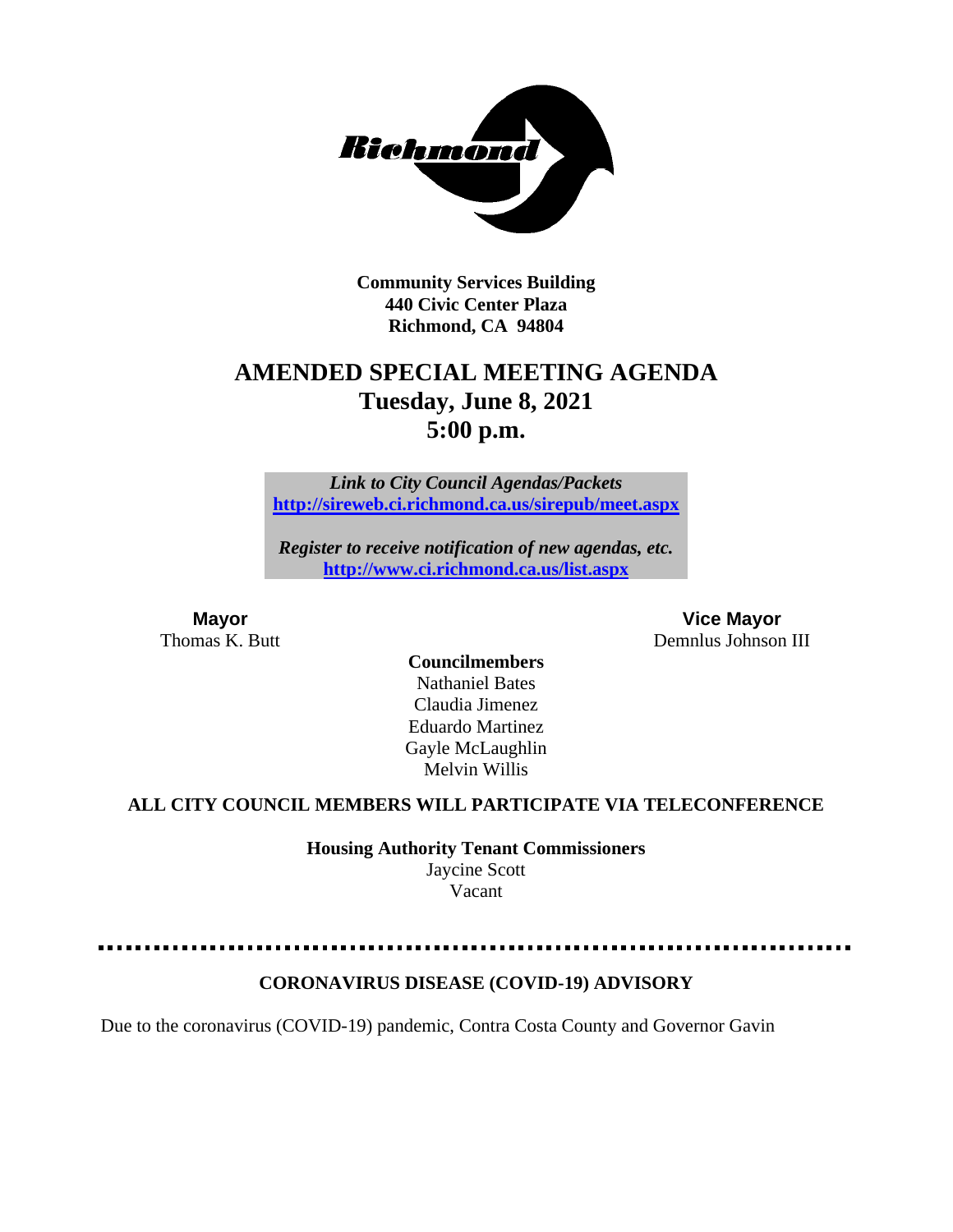Newsom have issued multiple orders requiring sheltering in place, social distancing, and reduction of person-to-person contact. Accordingly, Governor Gavin Newsom has issued executive orders that allow cities to hold public meetings via teleconferencing. Both **<https://www.coronavirus.cchealth.org/>** and **[http://www.ci.richmond.ca.us/3914/Richmond-](http://www.ci.richmond.ca.us/3914/Richmond-Coronavirus-Info)[Coronavirus-Info](http://www.ci.richmond.ca.us/3914/Richmond-Coronavirus-Info)** provide updated coronavirus information.

DUE TO THE SHELTER IN PLACE ORDERS, attendance at the City of Richmond City Council meeting will be limited to Council members, essential City of Richmond staff, and members of the news media. Public comment will be confined to items appearing on the agenda and will be limited to the methods provided below. Consistent with Executive Order N-29-20, this meeting will utilize teleconferencing only. The following provides information on how the public can participate in this meeting.

#### **How to watch the meeting from home:**

- 1. KCRT Comcast Channel 28 or AT&T Uverse Channel 99
- 2. Livestream online at<http://www.ci.richmond.ca.us/3178/KCRT-Live>

#### **Public comment may be submitted by mail, email and/or Zoom video conference in the manner that follows; provided that no member of the public may submit more than one verbal comment per agenda item.**

- **1.** Via mail received by 1:00 p.m. the day of the meeting, sent to 450 Civic Center Plaza, 3rd Floor, Office of the Clerk, Richmond, CA 94804.
- **2.** Via email to [cityclerkdept@ci.richmond.ca.us](mailto:cityclerkdept@ci.richmond.ca.us) by 1:00 p.m. the day of the meeting.

Emails *MUST* contain in the subject line 1) public comments - agenda item # [include the agenda item number]. All such email will be posted on-line and emailed to the City Council before the meeting is called to order. **No individual email will be read into the record. Due to the high volume of emails received, emails that do not contain the correct identifying information in the subject line may be overlooked and may not become part of the record. Email received after 1:00 p.m. will be posted on-line following the meeting as part of the supplemental materials attached to the meeting minutes.**

**3.** Via Zoom by video conference or by phone using the following link/call-in numbers – for Open Session and City Council:

**Please click the link below to join the webinar: <https://zoom.us/j/99312205643?pwd=MDdqNnRmS2k4ZkRTOWhlUldQOUF1Zz09> Passcode: ccmeeting**

**Or iPhone one-tap: US: +16699006833,,99312205643# or +13462487799,,99312205643# Or Telephone: Dial (for higher quality, dial a number based on your current location): US: +1 669 900 6833 or +1 346 248 7799 or +1 253 215 8782 or +1 312 626 6799 or +1 929 205 6099 or +1 301 715 8592 Webinar ID: 993 1220 5643**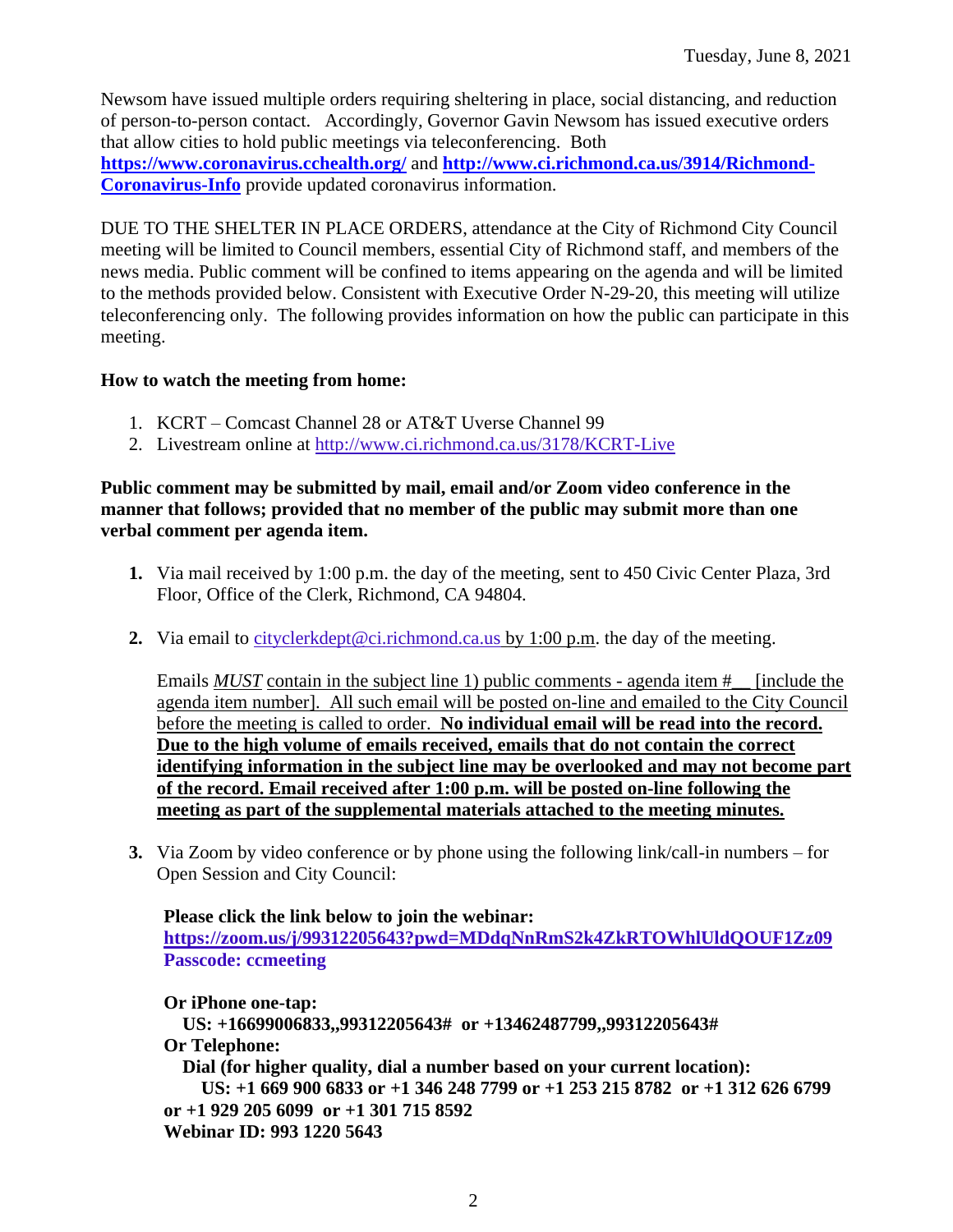International numbers available: <https://zoom.us/u/aehrwCgISx>

a. To comment by video conference, click on the Participants button at the bottom of your screen and select the "Raise Your Hand" button to request to speak when Public Comment is being asked for. Speakers will be called upon in the order they select the "Raise Your Hand" feature. When called upon, press the unmute button. After the allotted time, you will then be re-muted. \*\*

b. To comment by phone, you will be prompted to "Raise Your Hand" by pressing "**\*9**" to request to speak when Public Comment is asked for. When called upon, you will be asked to unmuted by pressing \*6. After the allotted time, you will then be re-muted. Instructions of how to raise your hand by phone are available at: [https://support.zoom.us/hc/en-us/articles/201362663 -Joining-a-meeting-by-phone.](https://support.zoom.us/hc/en-us/articles/201362663) \*\*

\*\***The mayor will announce the agenda item number and open public comment when appropriate. Individuals who would like to address the Council should raise their hand. The mayor will close public comment when public comment is concluded**.

## *The City cannot guarantee that its network and/or the site will be uninterrupted. To ensure that the City Council receives your comments, you are strongly encouraged to submit your comments in writing in advance of the meeting.*

#### **Record of all public comments:**

All public comments will be considered a public record, put into the official meeting record. All public comments will be available after the meeting as supplemental materials and will be posted as an attachment to the meeting minutes when the minutes are posted: [http://www.ci.richmond.ca.us/Archive.aspx?AMID=31.](http://www.ci.richmond.ca.us/Archive.aspx?AMID=31)

## **Accessibility for Individuals with Disabilities**

Upon request, the City will provide for written agenda materials in appropriate alternative formats, or disability-related modification or accommodation, including auxiliary aids or services and sign language interpreters, to enable individuals with disabilities to participate in and provide comments at/related to public meetings. Please submit a request, including your name, phone number and/or email address, and a description of the modification, accommodation, auxiliary aid, service or alternative format requested at least two days before the meeting. Requests should be emailed to [cityclerkdept@ci.richmond.ca.us](mailto:cityclerkdept@ci.richmond.ca.us) or submitted by phone at 510-620-6513, ext. 9, or 510-620-6509. Requests made by mail to City Clerk's Office, City Council meeting, 450 Civic Center Plaza, Richmond, CA 94804 must be received at least two days before the meeting. Requests will be granted whenever possible and resolved in favor of accessibility.

## **Effect of Advisory on In-person public participation**

During the pendency of the Executive Order N-29-20, the language in this Advisory portion of the agenda supersedes any language below in the meeting procedures contemplating in-person public comment.

# **MEETING PROCEDURES**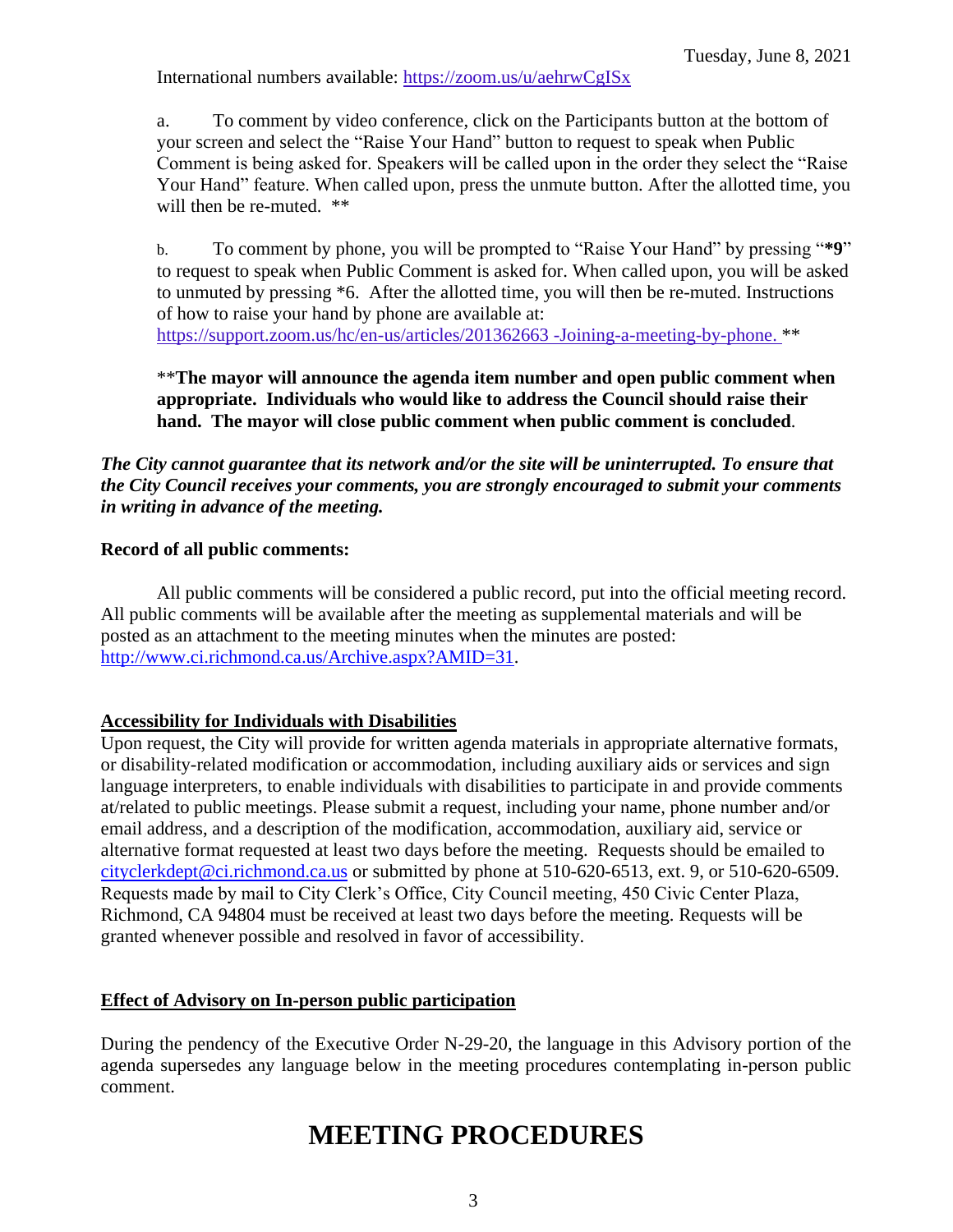The City of Richmond encourages community participation at its City Council meetings and has established procedures that are intended to accommodate public input in a timely and time-sensitive way. As a courtesy to all members of the public who wish to participate in City Council meetings, please observe the following procedures:

**PUBLIC COMMENT ON AGENDA ITEMS:** Anyone who desires to address the City Council on items appearing on the agenda must complete and file a pink speaker's card with the City Clerk **prior** to the City Council's consideration of the item. Once the City Clerk has announced the item, no person shall be permitted to speak on the item other than those persons who have submitted their names to the City Clerk. Your name will be called when the item is announced for discussion. **Each speaker will be allowed up to TWO (2) MINUTES to address the City Council on NON-PUBLIC HEARING items listed on the agenda. Speakers are allowed up to THREE (3) minutes on PUBLIC HEARING items.**

**CONDUCT AT MEETINGS:** Richmond City Council meetings are limited public forums during which the City strives to provide an open, safe atmosphere and promote robust public debate. Members of the public, however, must comply with state law, as well as the City's laws and procedures and may not actually disrupt the orderly conduct of these meetings. The public, for example, may not shout or use amplifying devices, must submit comment cards and speak during their allotted time, may not create a physical disturbance, may not speak on matters unrelated to issues within the jurisdiction of the City Council or the agenda item at hand, and may not cause immediate threats to public safety.

**CITY HARASSMENT POLICY:** The City invites public comment and critique about its operations, including comment about the performance of its public officials and employees, at the public meetings of the City Council and boards and commissions. However, discriminatory or harassing comments about or in the presence of City employees, even comments by third parties, may create a hostile work environment, if severe or pervasive. The City prohibits harassment against an applicant, employee, or contractor on the basis of race, religious creed, color, national origin, ancestry, physical disability, medical condition, mental disability, marital status, sex (including pregnancy, childbirth, and related medical conditions), sexual orientation, gender identity, age or veteran status, or any other characteristic protected by federal, state or local law. In order to acknowledge the public's right to comment on City operations at public meetings, which could include comments that violate the City's harassment policy if such comments do not cause an actual disruption under the Council Rules and Procedures, while taking reasonable steps to protect City employees from discrimination and harassment, City Boards and Commissions shall adhere to the following procedures. If any person makes a harassing remark at a public meeting that violates the above City policy prohibiting harassment, the presiding officer of the meeting may, at the conclusion of the speaker's remarks and allotted time: (a) remind the public that the City's Policy Regarding Harassment of its Employees is contained in the written posted agenda; and (b) state that comments in violation of City policy are not condoned by the City and will play no role in City decisions. If any person makes a harassing remark at a public meeting that violates the above City policy, any City employee in the room who is offended by remarks violating the City's policy is excused from attendance at the meeting. No City employee is compelled to remain in attendance where it appears likely that speakers will make further harassing comments. If an employee leaves a City meeting for this reason, the presiding officer may send a designee to notify any offended employee who has left the meeting when those comments are likely concluded so that the employee may return to the meeting. The presiding officer may remind an employee or any council or board or commission member that he or she may leave the meeting if a remark violating the City's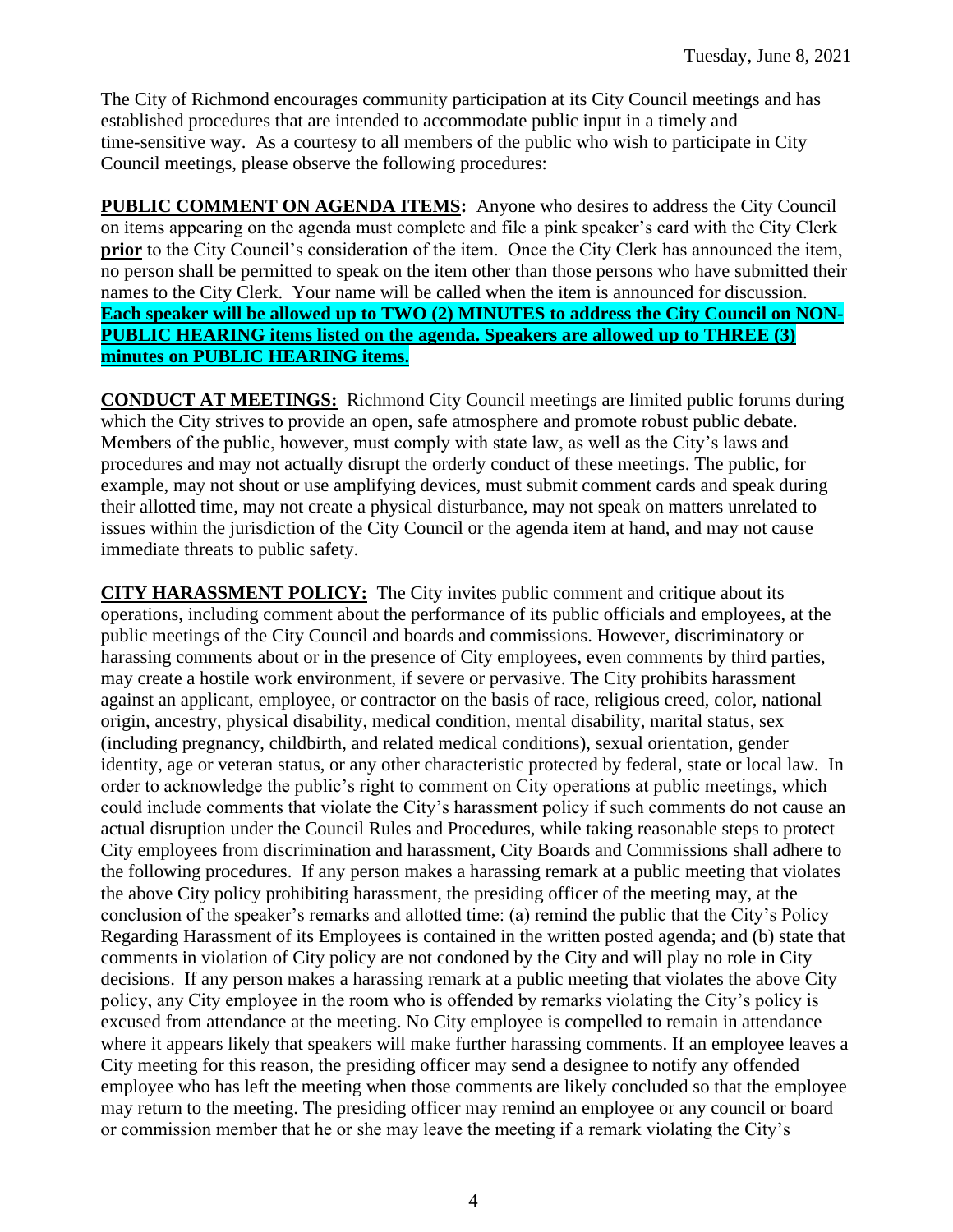harassment policy is made. These procedures supplement the Council Rules and Procedures relating to disruption of orderly conduct at Council meetings.

Any law enforcement officer on duty or whose service is commanded by the presiding officer shall be Sergeant-at-Arms of the Council meetings. He/she, or they, shall carry out all orders and instructions given by the presiding officer for the purpose of maintaining order and decorum at the Council meetings (City Council Rules of Procedure and Order Section III F, RMC Section 2.12.030).

**\*\*\*\*\*\*\*\*\*\*\*\*\*\*\*\*\*\*\*\*\*\*\*\*\*\*\*\*\*\*\*\*\*\*\*\*\*\*\*\*\*\*\*\*\*\*\*\*\*\*\*\*\*\*\*\*\*\***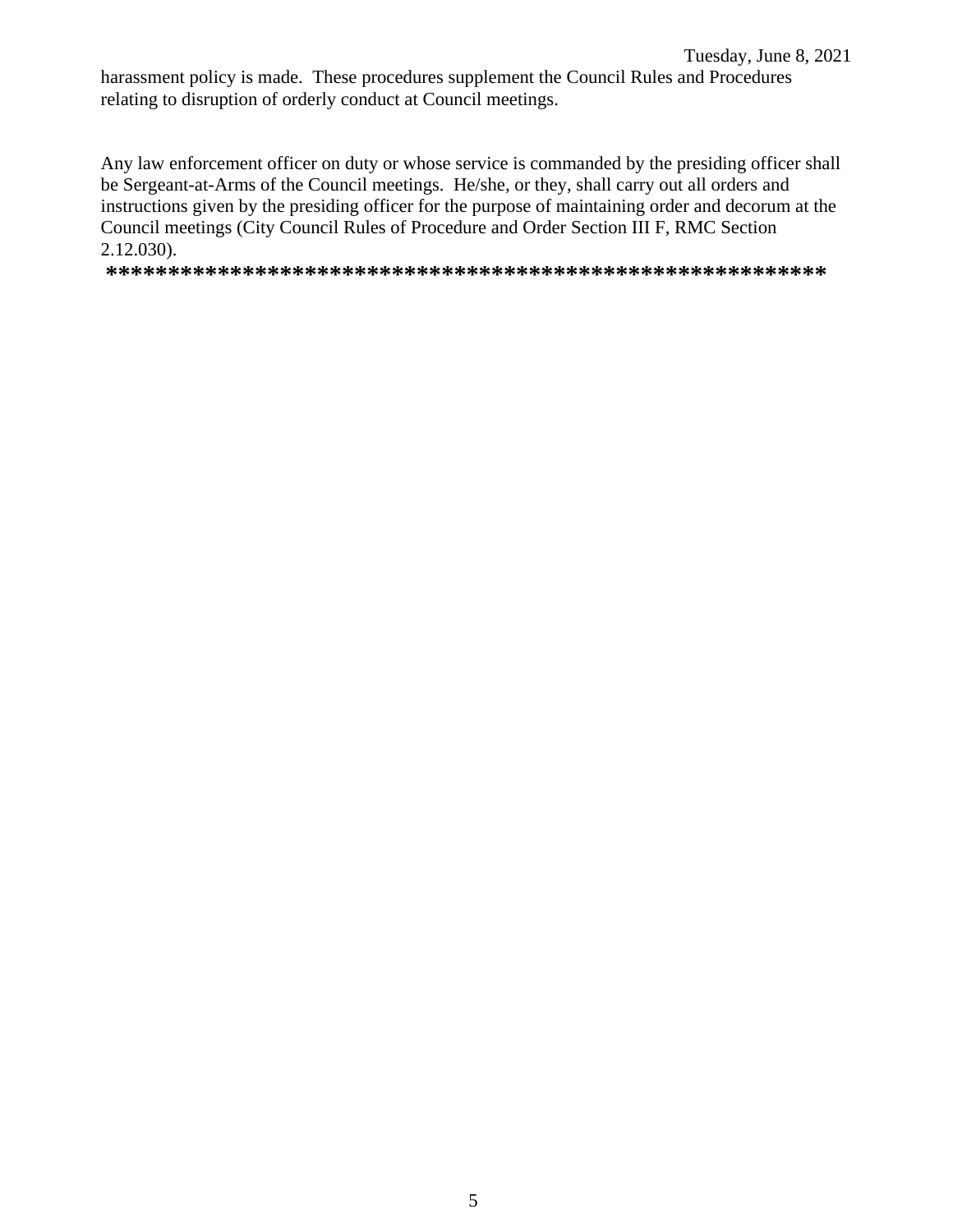## **SPECIAL OPEN SESSION TO HEAR PUBLIC COMMENT BEFORE CLOSED SESSION**

5:00 p.m.

## **A. ROLL CALL**

## **SPECIAL CLOSED SESSION**

## **CITY COUNCIL**

CONFERENCE WITH LABOR NEGOTIATORS (Government Code Section 54957.6):

Agency Representatives: Jack Hughes Employee organizations:

- 1. SEIU Local 1021 Full Time Unit
- 2. SEIU Local 1021 Part Time Unit
- 3. IFPTE Local 21 Mid-Level Management Unit
- 4. IFPTE Local 21 Executive Management Unit
- 5. Richmond Police Officers Association RPOA
- 6. Richmond Police Management Association RPMA
- 7. IAFF Local 188
- 8. Richmond Fire Management Association RFMA

#### **B. PUBLIC COMMENT BEFORE CLOSED SESSION – LIMITED TO ITEMS ON THE SPECIAL CLOSED SESSION AGENDA ONLY**

## **C. ADJOURN TO CLOSED SESSION**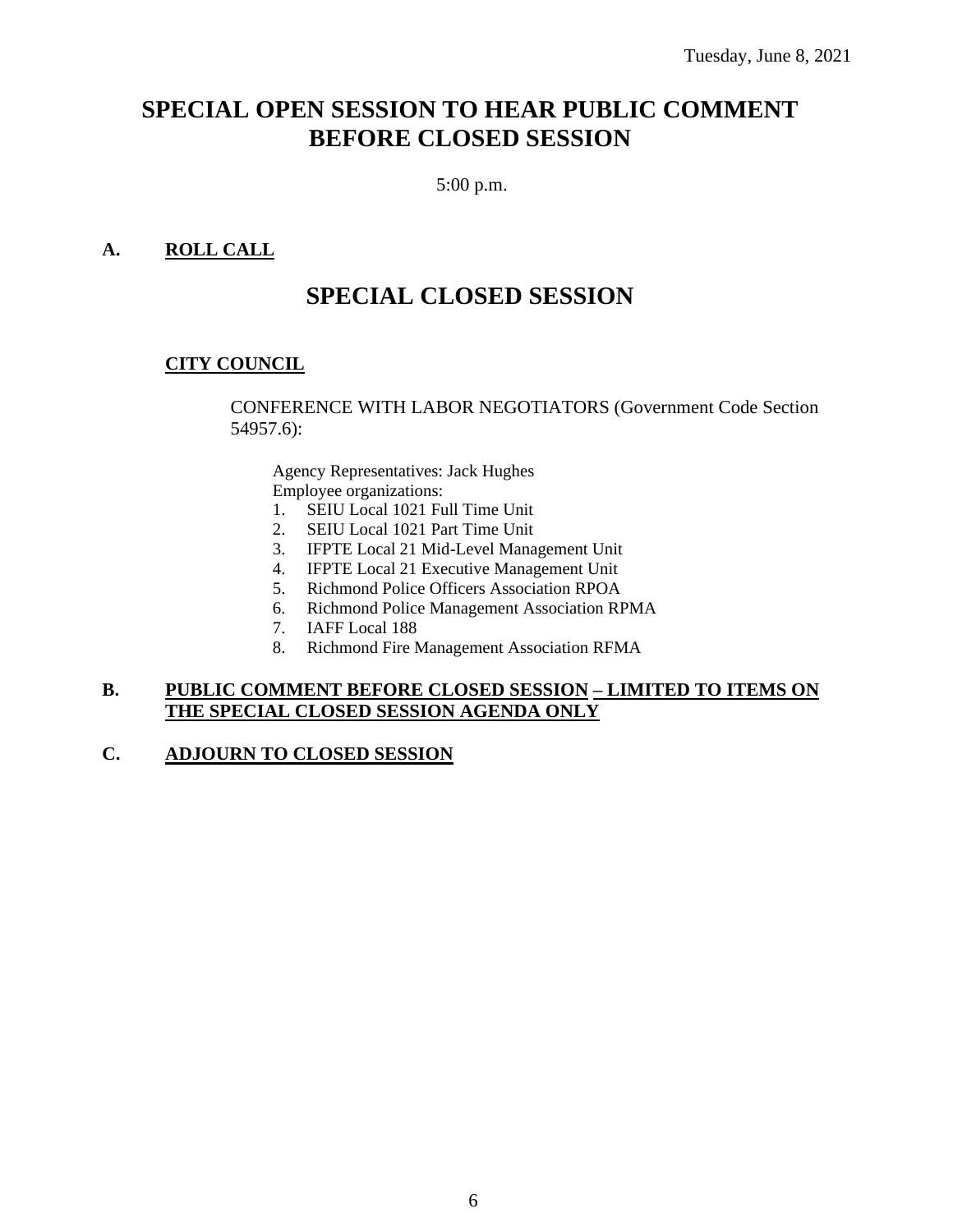## **\*AMENDED SPECIAL MEETING OF THE RICHMOND CITY COUNCIL**

## 6:30 p.m.

## **A. ROLL CALL**

- **B. PUBLIC COMMENT INSTRUCTIONAL VIDEO**
- **C. STATEMENT OF CONFLICT OF INTEREST**

## **D. AGENDA REVIEW**

## **E. REPORT FROM THE CITY ATTORNEY OF FINAL DECISIONS MADE DURING CLOSED SESSION**

## **F. REPORT FROM THE CITY MANAGER**

## **G. BUDGET SESSION**

**\*G-1.** RECEIVE the proposed operating budget for the Fiscal Year 2021-2022 and direct staff to update the budget documents in preparation for final City Council adoption on June 22, 2021 - City Manager's Office//Finance Department (Laura Snideman 620-6512/Anil Comelo 620-6740).

## **H. PUBLIC HEARINGS**

- **H-1.** ADOPT a resolution approving the Engineer's Report and ordering the levy and collection of assessments in the Hilltop Landscape Maintenance District for the Fiscal Year 2021-22 providing for a three percent increase in annual assessments - Public Works Department (Joe Leach 620-5478). **This item was continued from the June 1, 2021, meeting.**
- **H-2.** ADOPT a resolution approving the Engineer's Report and ordering the levy and collection of assessments in the Marina Bay Landscaping and Lighting Maintenance District for the Fiscal Year 2021-22, providing for a three percent increase in annual assessments - Public Works Department (Joe Leach 620- 5478). **This item was continued from the June 1, 2021, meeting.**